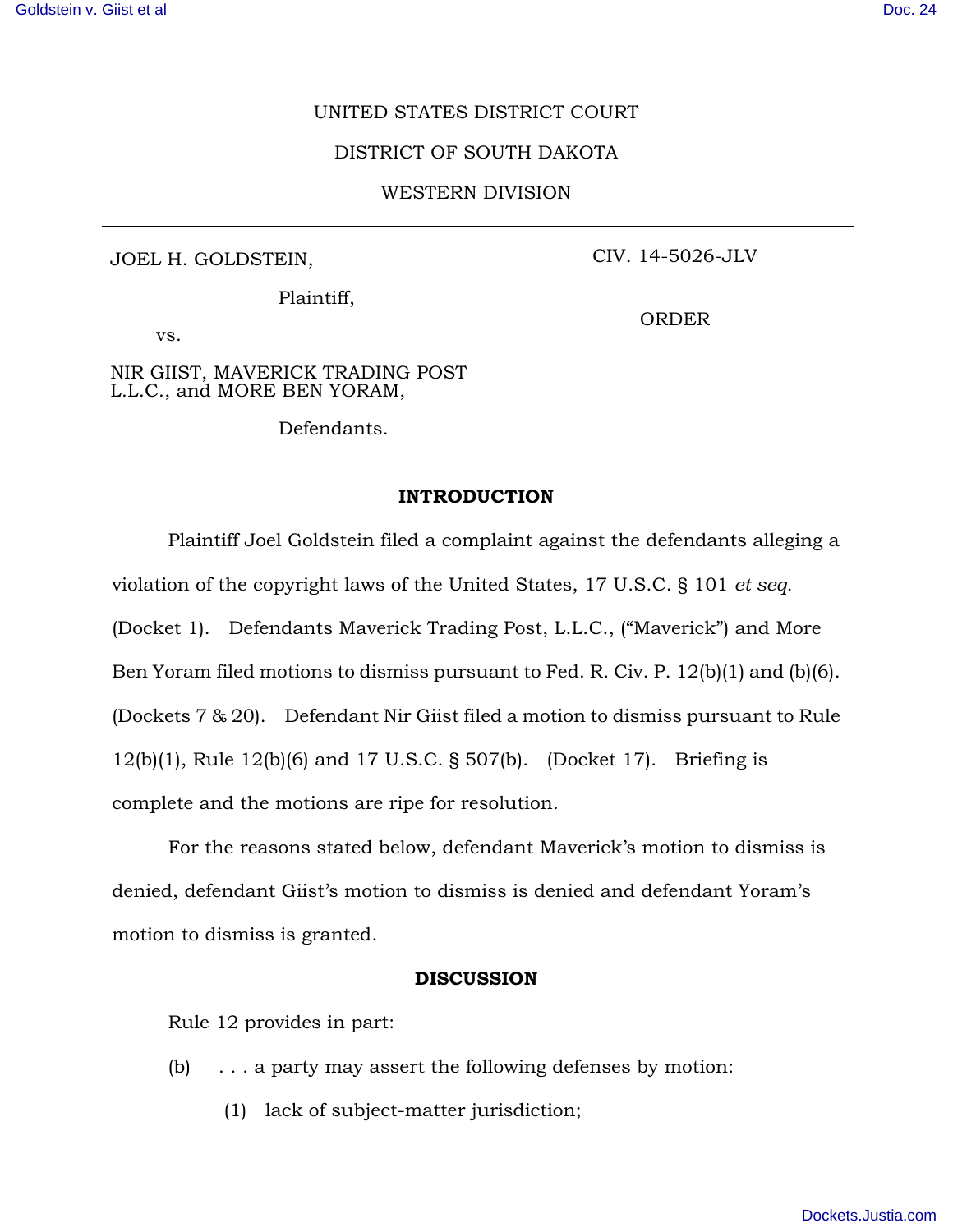. . . .

(6) failure to state a claim upon which relief can be granted . . . .

A motion asserting any of these defenses must be made before pleading if a responsive pleading is allowed. . . . No defense or objection is waived by joining it with one or more other defenses or objections in a responsive pleading or in a motion.

Fed. R. Civ. P. 12(b)(1) & (6). "Motions to dismiss for lack of subject-matter jurisdiction can be decided in three ways: at the pleading stage, like a Rule 12(b)(6) motion; on undisputed facts, like a summary judgment motion; and on disputed facts." Jessie v. Potter, 516 F.3d 709, 712 (8th Cir. 2008).

Under a Rule 12(b)(1) motion to dismiss, a defendant has the right to challenge the "lack of subject-matter jurisdiction  $\dots$ ." Fed. R. Civ. P. 12(b)(1). "Jurisdictional issues, whether they involve questions of law or of fact, are for the court to decide." Osborn v. United States, 918 F.2d 724, 729 (8th Cir. 1990). "In order to properly dismiss for lack of subject matter jurisdiction under Rule 12(b)(1), the complaint must be successfully challenged on its face or on the factual truthfulness of its averments." Titus v. Sullivan, 4 F.3d 590, 593 (8th Cir. 1993) (internal citation omitted). "In a facial challenge to jurisdiction, all of the factual allegations concerning jurisdiction are presumed to be true and the motion [to dismiss] is successful if the plaintiff fails to allege an element necessary for subject matter jurisdiction." Id. (internal citation omitted). While considering a Rule 12(b)(1) motion to dismiss for lack of subject matter jurisdiction, the court must "accept all factual allegations in the pleadings as true and view them in the light most favorable to the nonmoving party." Great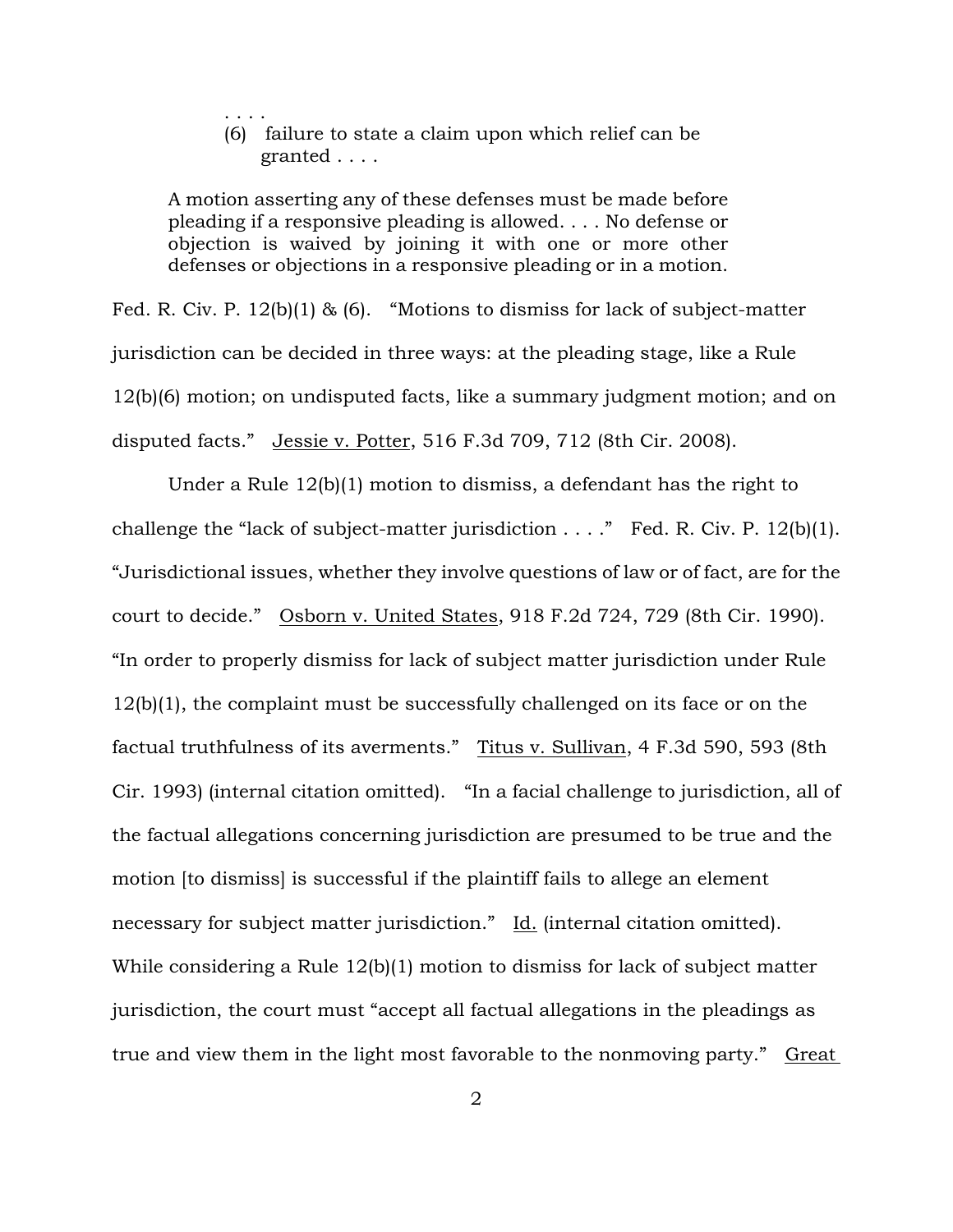Rivers Habitat Alliance v. Federal Emergency Management Agency, 615 F.3d 985, 988 (8th Cir. 2010). The court "has authority to consider matters outside the pleadings when subject matter jurisdiction is challenged under Rule 12(b)(1). . . . This does not . . . convert the 12(b)(1) motion to one for summary judgment." Harris v. P.A.M. Transp., Inc., 339 F.3d 635, 638 (8th Cir. 2003). "The district court may take judicial notice of public records and may thus consider them on a [Rule 12(b)(1)] motion to dismiss." Stahl v. U.S. Department of Agriculture, 327 F.3d 697, 700 (8th Cir. 2003).

 "While a complaint attacked by a Rule 12(b)(6) motion to dismiss does not need detailed factual allegations, . . . a plaintiff's obligation to provide the grounds of his entitlement to relief requires more than labels and conclusions, and a formulaic recitation of the elements of a cause of action will not do. . . . Factual allegations must be enough to raise a right to relief above the speculative level . . . ." Bell Atlantic Corp. v. Twombly, 550 U.S. 544, 555 (2007) (internal citations, quotation marks and brackets omitted). The "plausibility standard" at the pleading stage requires a showing greater than the mere possibility of misconduct yet less than the probability of misconduct. Id. at 556-58. To survive a Rule 12(b)(6) motion to dismiss for failure to state a claim upon which relief may be granted, "a complaint must contain sufficient factual matter, accepted as true, to 'state a claim to relief that is plausible on its face.' . . . A claim has facial plausibility when the plaintiff pleads factual content that allows the court to draw the reasonable inference that the defendant is liable for the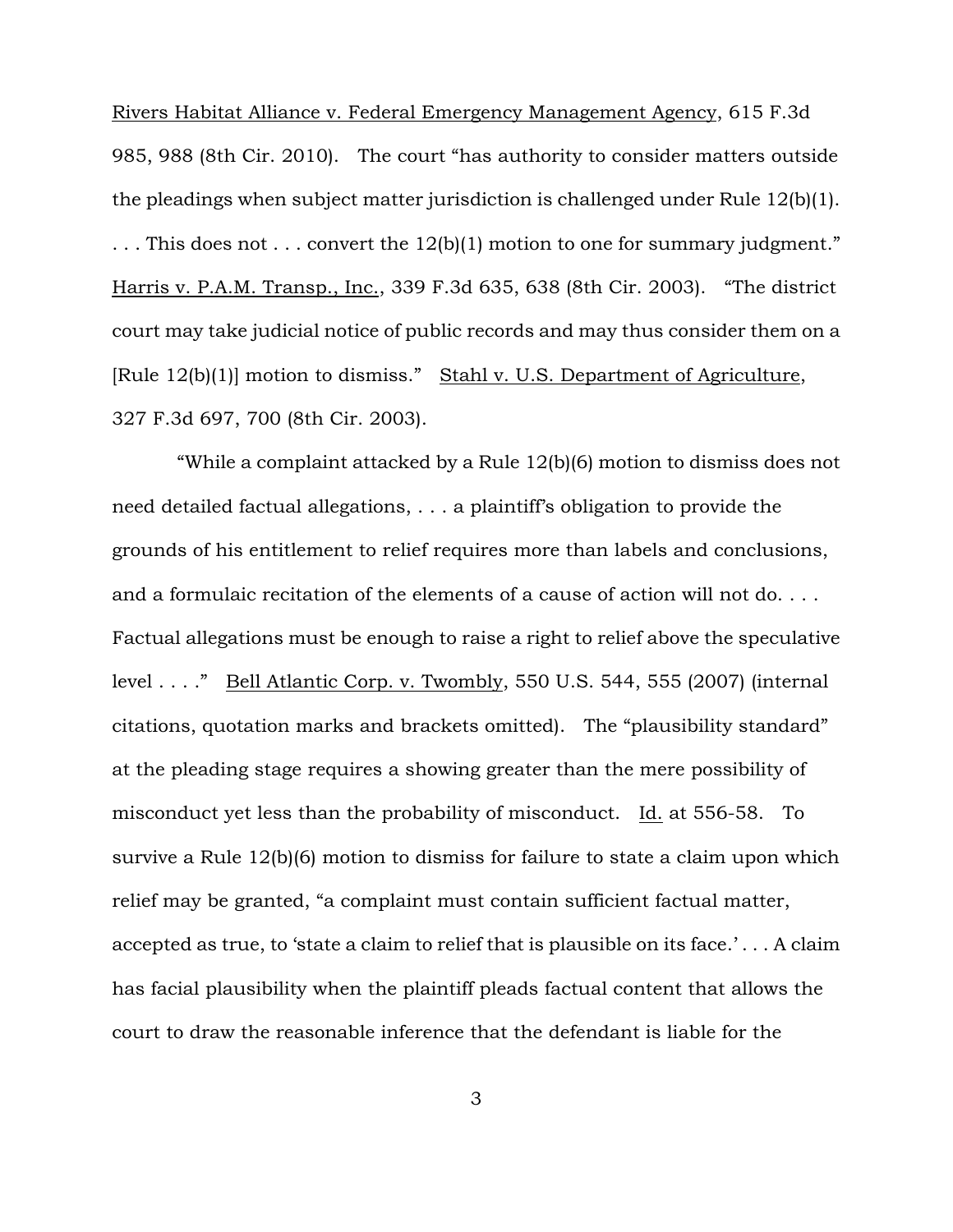misconduct alleged." Ashcroft v. Iqbal, 556 U.S. 662, 678 (2009) (citing

Twombly, 550 U.S. at 570) (other internal citation omitted). The Court in Iqbal

expounded on the "plausibility standard" articulated in Twombly:

To survive a motion to dismiss, a complaint must contain sufficient factual matter, accepted as true, to "state a claim to relief that is plausible on its face." A claim has facial plausibility when the plaintiff pleads factual content that allows the court to draw the reasonable inference that the defendant is liable for the misconduct alleged. The plausibility standard is not akin to a "probability requirement," but it asks for more than a sheer possibility that a defendant has acted unlawfully. Where a complaint pleads facts that are "merely consistent with" a defendant's liability, it "stops short of the line between possibility and plausibility of 'entitlement to relief.'"...

[T]he tenet that a court must accept as true all of the allegations contained in a complaint is inapplicable to legal conclusions. Threadbare recitals of the elements of a cause of action, supported by mere conclusory statements, do not suffice. . . . Rule 8 marks a notable and generous departure from the hyper-technical, code-pleading regime of a prior era, but it does not unlock the doors of discovery for a plaintiff armed with nothing more than conclusions. . . . [O]nly a complaint that states a plausible claim for relief survives a motion to dismiss. Determining whether a complaint states a plausible claim for relief will . . . be a context-specific task that requires the reviewing court to draw on its judicial experience and common sense. But where the well─pleaded facts do not permit the court to infer more than the mere possibility of misconduct, the complaint has alleged-but it has not "show[n]"—"that the pleader is entitled to relief."

556 U.S. at 678-79 (internal citations omitted). See also Taxi Connection v.

Dakota, Minnesota & E. R.R. Corp., 513 F.3d 823, 826 (8th Cir. 2008) ("In

analyzing a 12(b)(6) motion, this court assumes all factual allegations in the

complaint are true, but the complaint must contain sufficient facts, as opposed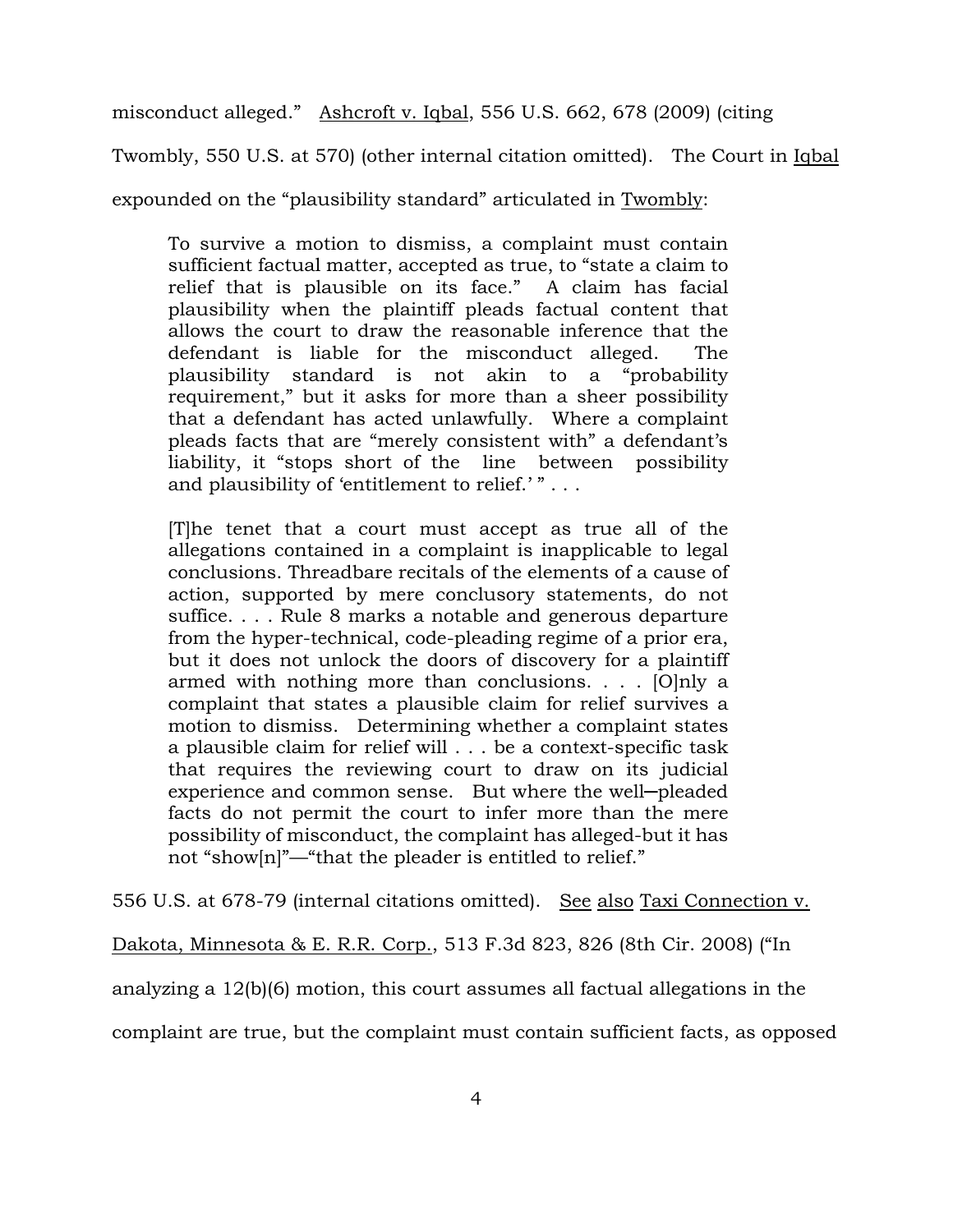to mere conclusions, to satisfy the legal requirements of the claim to avoid dismissal.") (internal quotation marks omitted). "A motion to dismiss should be granted if it appears beyond doubt that the plaintiff can prove no set of facts which would entitle him to relief." Id.

While the court must accept plaintiff's "factual allegations . . . [it] need not accept as true [his] legal conclusions even if they are cast in the form of factual allegations . . . ." Ashley v. U.S. Department of Interior, 408 F.3d 997, 1000 (8th Cir. 2005) (internal citations and quotation marks omitted). "The burden of proving federal jurisdiction . . . is on the party seeking to establish it, and this burden may not be shifted to the other party." Great Rivers Habitat Alliance, 615 F.3d at 988 (internal quotation marks and brackets omitted).

A copyright claim must be "commenced within three years after the claim accrued." 17 U.S.C. § 507(b). "An ownership claim accrues only once, when a reasonably diligent plaintiff would have been put on inquiry as to the existence of a right. . . . Under this rubric, any number of events can trigger the accrual of an ownership claim, including an express assertion of sole authorship or ownership. . . . By contrast, an infringement action may be commenced within three years of *any* infringing act, regardless of any prior acts of infringement; [courts] have applied the three-year limitations period to bar only recovery for infringing acts occurring outside the three-year period." Kwan v. Schlein, 634 F.3d 224, 228 (2d Cir. 2011) (internal citations, quotation marks and brackets omitted; emphasis in original). "[T]he statute of limitations cannot be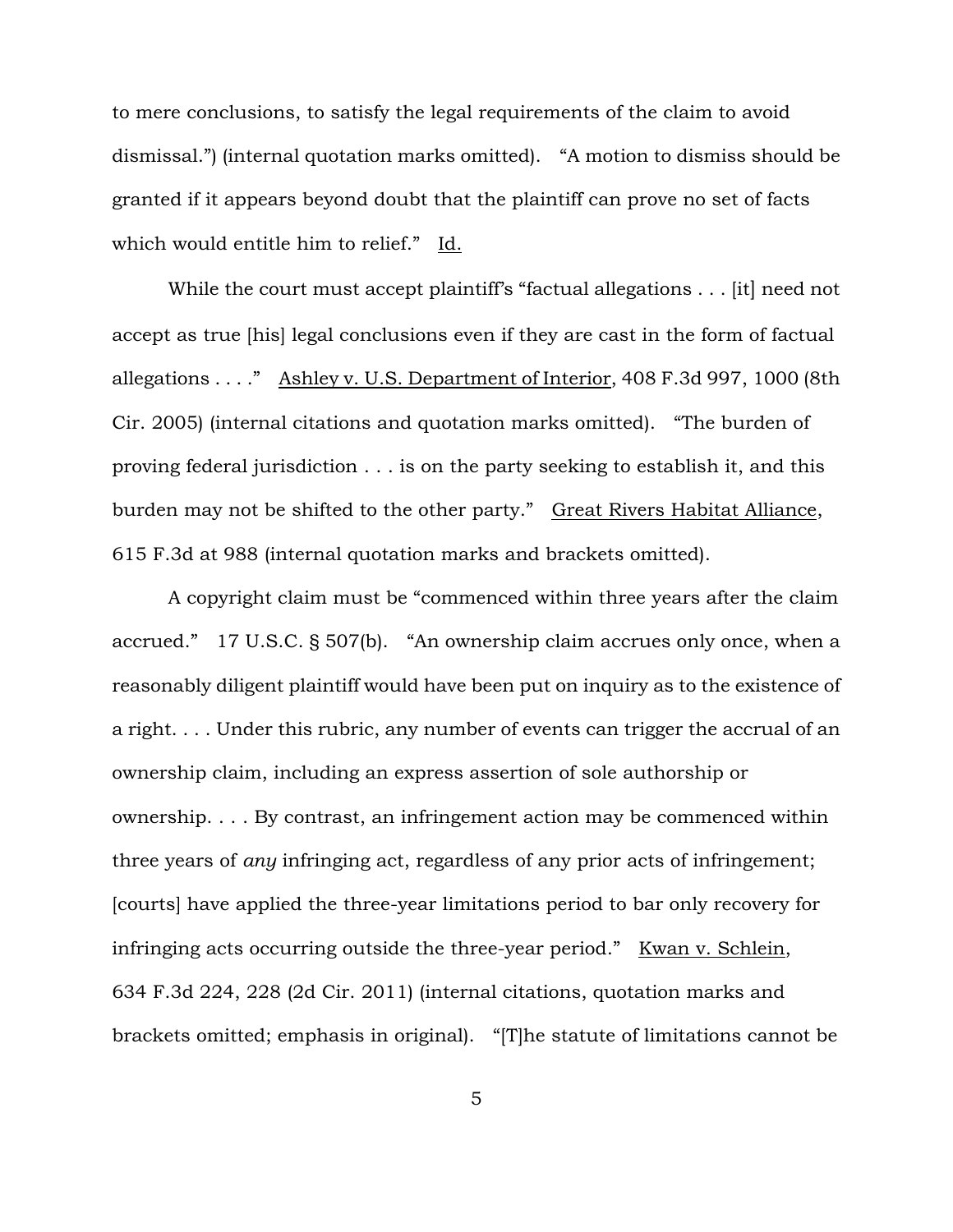defeated by portraying an action as one for infringement when copyright ownership rights are the true matter at issue." Id. at 229. " '[I]nfringement' claims . . . are time-barred as a matter of law where . . . the underlying ownership claim is time-barred." Id. at 229.

The court is not required to state findings of fact or conclusions of law when ruling on a Rule 12 motion. Fed. R. Civ. P. 52(a)(3). However, in fairness to the parties, the court will set forth its reasons for resolving defendants' motions.

## **FACTUAL ALLEGATIONS**

Plaintiff's complaint alleges the following facts which are deemed true for purposes of resolving defendants' motions. Taxi Connection, 513 F.3d at 826.

Mr. Goldstein is a "freelance graphic artist." (Docket  $1 \nvert 1$ ). He "produces graphic designs for clients and receives professional fees-for-services rendered." Id. In December 2010, defendant Giist, together with two other individuals, Bar Braver and Ravaye Meltzer, purchased property in Deadwood, South Dakota. Id. ¶ 7. Ms. Braver and Mr. Meltzer asked Mike Young to create both a name and graphic for the store. Id. ¶ 8. The three of them agreed the business should be called "Maverick." Id. Mr. Young asked Mr. Goldstein "to create a logo for the word Marverick." Id.

On January 12, 2011, Mr. Goldstein e-mailed the finished logo to Mr. Young. Id. ¶ 9. The image was that of a "cowgirl and cowboy posing on opposite sides of the word, 'Maverick Trading Post.' " Id.; see Exhibit A (Docket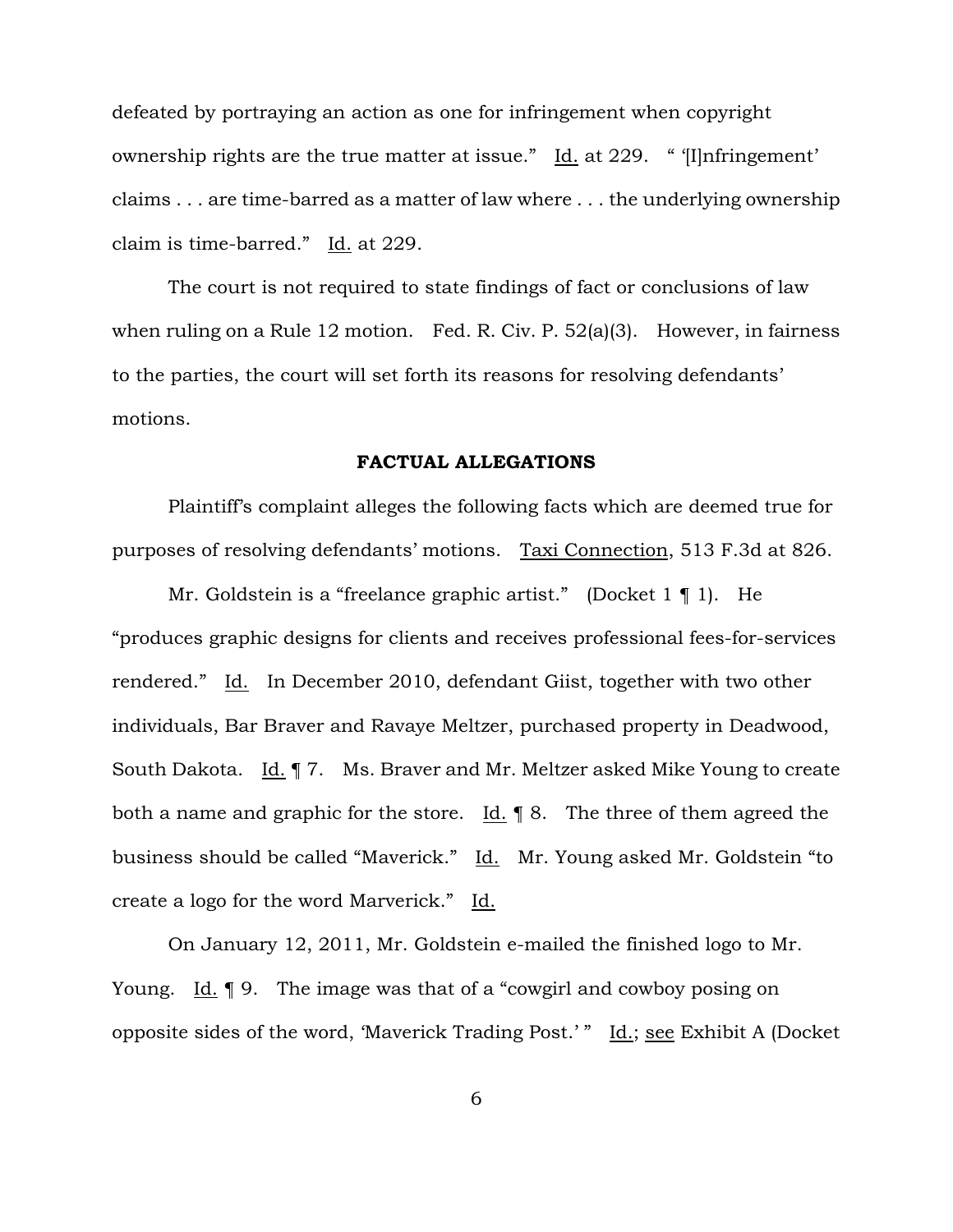1-1) (the "logo"). Mr. Young, Ms. Braver and Mr. Meltzer approved the logo. (Docket 1 ¶ 9).

At Mr. Young's request, Mr. Goldstein e-mailed the logo in printable form to Ms. Braver and Mr. Meltzer on March 23, 2011. Id. ¶ 10. That same day, Ms. Braver placed an order with a Rapid City business to have the logo printed on overhead store signs.1 Id. On April 3, 2011, Ms. Braver or one of her employees picked up three logo signs.<sup>2</sup> Id.  $\P$  11.

On April 22, 2011, Mr. Young observed the logo signs being placed in the Deadwood business' storefront windows. Id. ¶ 12. On the same day, Mr. Young e-mailed a photo of the images to Mr. Goldstein. Id. Sometime later Mr. Goldstein called Mr. Meltzer and Ms. Braver demanding payment of \$100 for use of the image. Id. ¶ 13. When the parties were unable to agree on the amount to be paid, Mr. Goldstein demanded the images be taken down as soon as a replacement image could be designed by Ms. Braver.  $Id.$  Ms. Braver promised to do so. Id.

In late July 2013, Mr. Young observed the logo on the side of a truck and immediately communicated this observation to Mr. Goldstein. Id. ¶ 18. Upon investigation, Mr. Goldstein discovered Mr. Giist filed an application for trademark of the image and the text "Maverick Trading Post" asserting a first

2See footnote 1.

 $\overline{a}$ 

<sup>1</sup>The complaint does not identify when Mr. Goldstein learned of this event. The court will view the allegations in the light most favorable to Mr. Goldstein and presume he did not learn of this event until sometime later. Great Rivers Habitat Alliance, 615 F.3d at 988.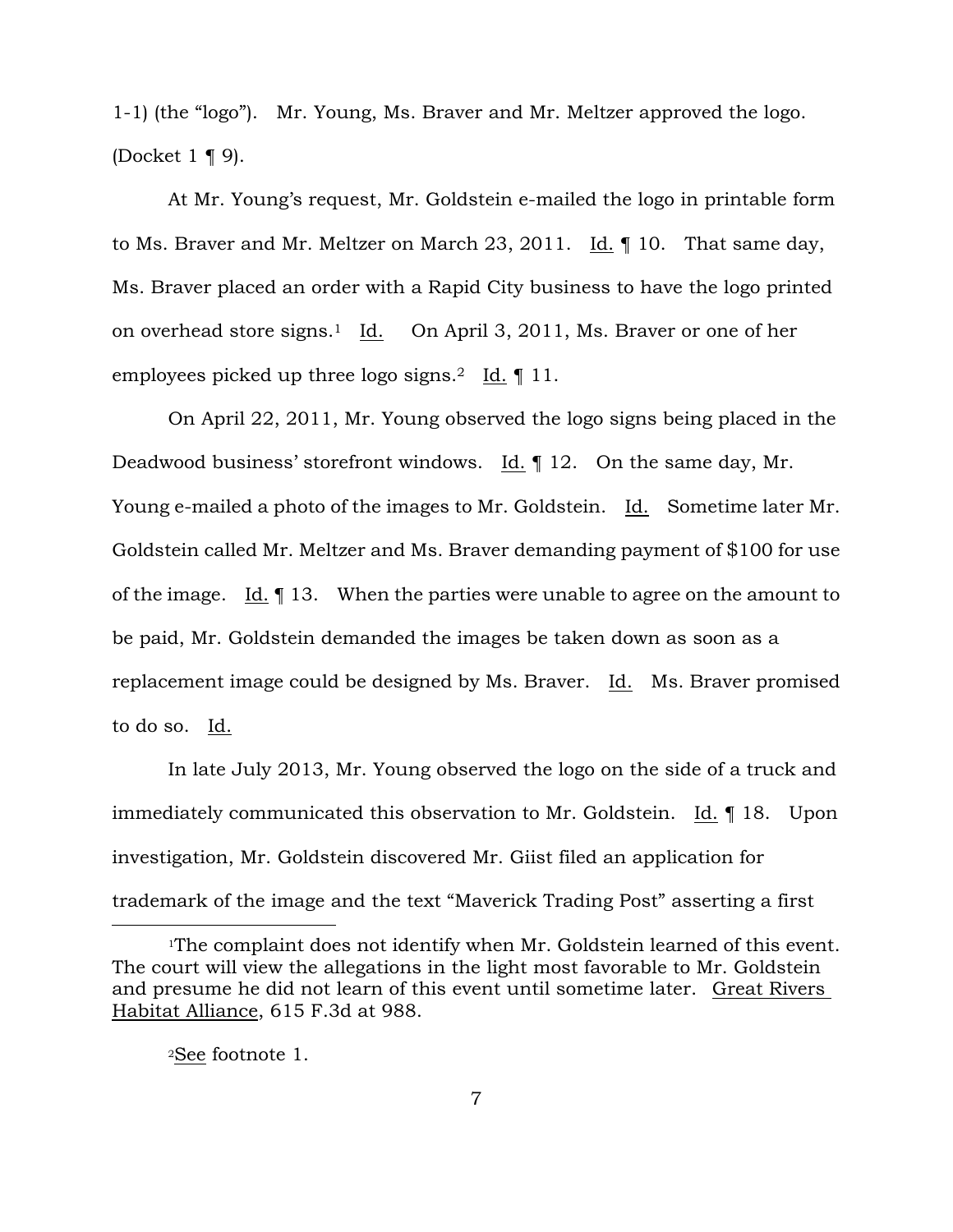date of use in commerce of May 1, 2010. Id. ¶ 19. Mr. Goldstein alleges this first use in commerce date is false. Id.

On July 30, 2013, Mr. Goldstein sent a cease and desist letter to Mr. Giist's attorney demanding the logo and Maverick Trading Post imagery be taken down in advance of the 2013 Annual Sturgis Motorcycle Rally. Id. ¶ 20; see Exhibit D, Docket 1-4. Through his attorney, Mr. Giist refused to comply with Mr. Goldstein's demands. (Docket 1 ¶ 20). On August 9, 2013, Mr. Goldstein filed a registration with the United States Patent and Trademark Office for work described as "Maverick Trading Post." Id. ¶ 21; see Exhibit E (Docket 1-5). It is unclear from the complaint and the registration whether the registration was for the logo or the phrase "Maverick Trading Post."

On April 4, 2014, plaintiff filed his complaint against the defendants alleging willful copyright infringement. (Docket 1). Mr. Goldstein seeks "statutory damages for each infringement of Plaintiff's copyrighted image pursuant to 17 U.S.C. § 504[,]" together with attorney's fees and costs. Id. at pp. 7-8.

## **RULE 12(b)(1): SUBJECT MATTER JURISDICTION**

"The threshold inquiry in every federal case is whether the court has jurisdiction and we have admonished district judges to be attentive to a satisfaction of jurisdictional requirements in all cases." Rock Island Millwork Co. v. Hedges-Gough Lumber Co., 337 F.2d 24, 26-27 (8th Cir. 1964). "Lack of jurisdiction of the subject matter of litigation cannot be waived by the parties or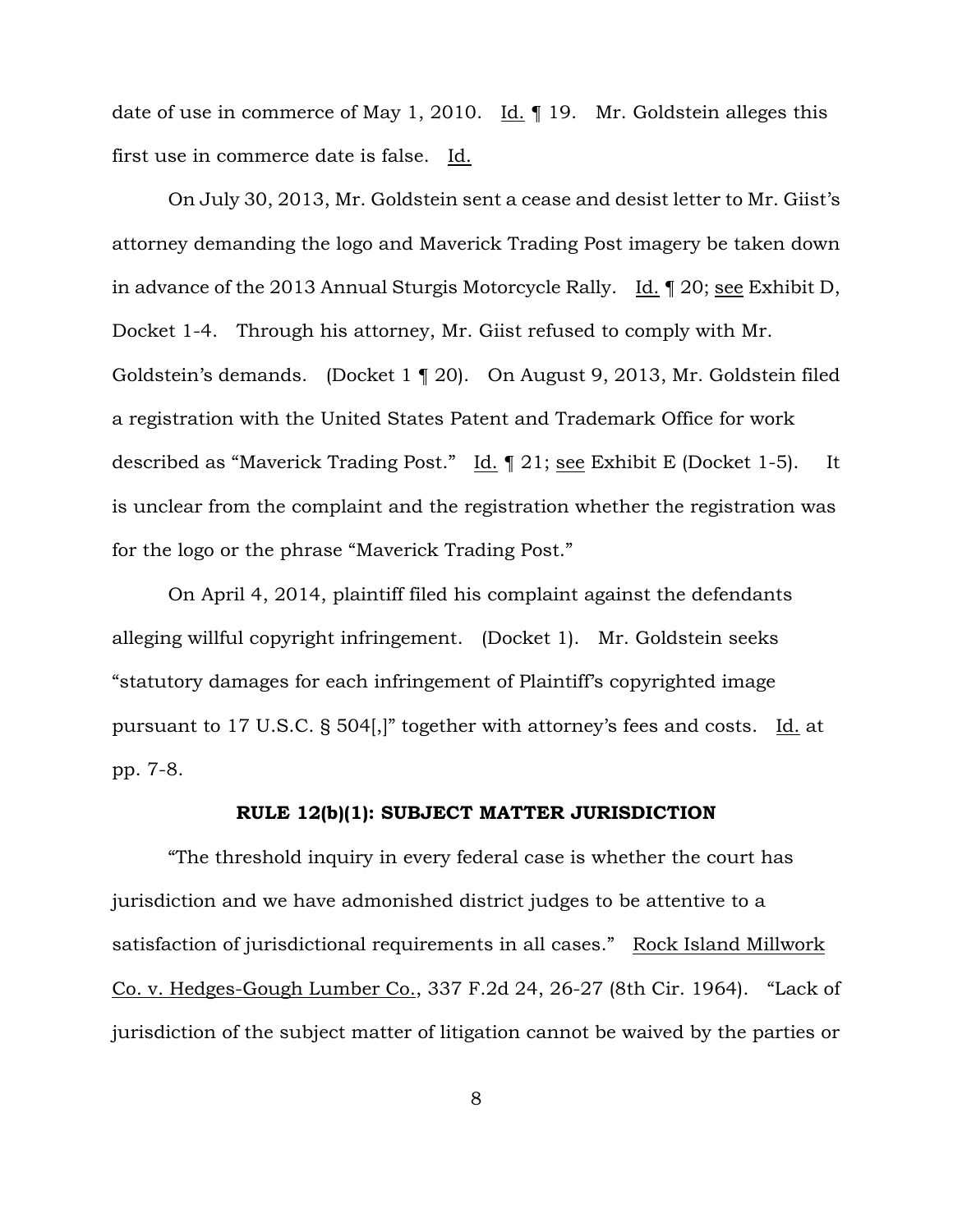ignored by the court." Id. at p. 27. "A federal court has jurisdiction to consider its own subject matter jurisdiction." Robins v. Ritchie, 631 F.3d 919, 930 (8th Cir. 2011).

"To establish its claim for copyright infringement, [plaintiff is] required to prove ownership of a valid copyright and copying of original elements." Rottlund Co. v. Pinnacle Corp., 452 F.3d 726, 731 (8th Cir. 2006) (internal quotation marks omitted). "Copying may be established (1) by direct evidence or (2) by showing that the defendants had access to the copyrighted materials and showing that substantial similarity of ideas and expression existed between the alleged infringing materials and the copyrighted materials." Id.

## DEFENDANT MAVERICK TRADING POST, L.L.C.

Defendant Maverick argues plaintiff's complaint must be dismissed because Mr. Goldstein is not the owner of the logo. (Docket 8 at p. 1). Defendant asserts because the logo was a "work made for hire," Maverick is the owner of the logo. Id. Defendant argues plaintiff cannot show ownership of the logo because of presumption of authorship is with Maverick. Id. at p. 6 (referencing 17 U.S.C. § 201(b)). Defendant claims because plaintiff is not the owner of the logo, he has no standing in federal court to assert a copyright infringement claim. Id.

Under federal law ownership of a copyright is defined:

(a) Initial Ownership.--Copyright in a work protected under this title vests initially in the author or authors of the work. The authors of a joint work are coowners of copyright in the work.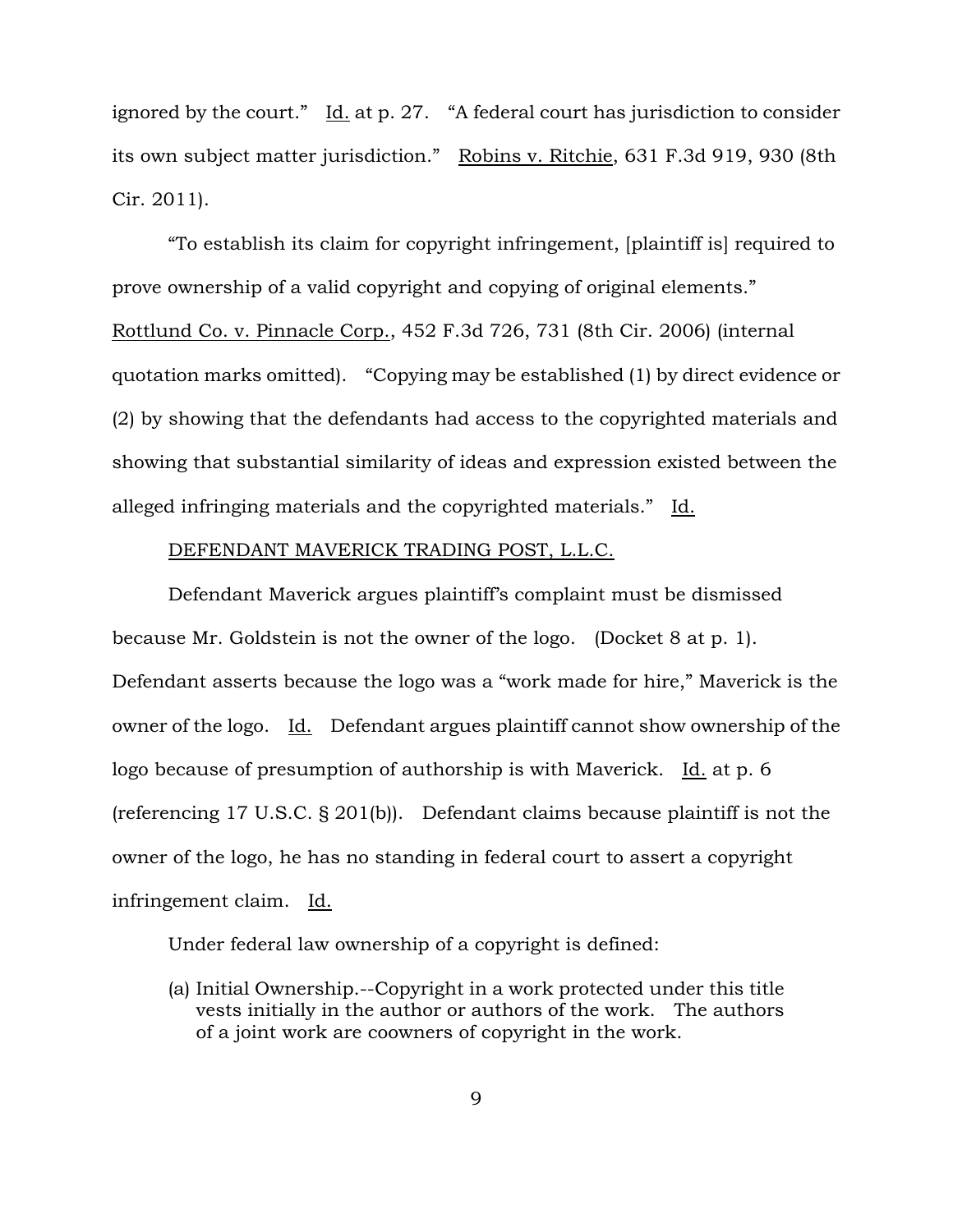(b) Works Made for Hire.--In the case of a work made for hire, the employer or other person for whom the work was prepared is considered the author for purposes of this title, and, unless the parties have expressly agreed otherwise in a written instrument signed by them, owns all of the rights comprised in the copyright.

17 U.S.C. § 201(a) & (b). The phrase "work made for hire" is defined as:

- (1) a work prepared by an employee within the scope of his or her employment; or
- (2) a work specially ordered or commissioned for use as a contribution to a collective work, as a part of a motion picture or other audiovisual work, as a translation, as a supplementary work, as a compilation, as an instructional text, as a test, as answer material for a test, or as an atlas, if the parties expressly agree in a written instrument signed by them that the work shall be considered a work made for hire. For the purpose of the foregoing sentence, a "supplementary work" is a work prepared for publication as a secondary adjunct to a work by another author for the purpose of introducing, concluding, illustrating, explaining, revising, commenting upon, or assisting in the use of the other work, such as forewords, afterwords, pictorial illustrations, maps, charts, tables, editorial notes, musical arrangements, answer material for tests, bibliographies, appendixes, and indexes, and an "instructional text" is a literary, pictorial, or graphic work prepared for publication and with the purpose of use in systematic instructional activities.

17 U.S.C. § 101.

"Congress intended to provide two mutually exclusive ways for works to acquire work for hire status: one for employees and the other for independent contractors." Community for Creative Non-Violence v. Reid, 490 U.S. 730, 747-48 (1989). "In a 'copyright marketplace,' the parties negotiate with an expectation that one of them will own the copyright in the completed work. . . . With that expectation, the parties at the outset can settle on relevant contractual terms, such as the price for the work and the ownership of reproduction rights."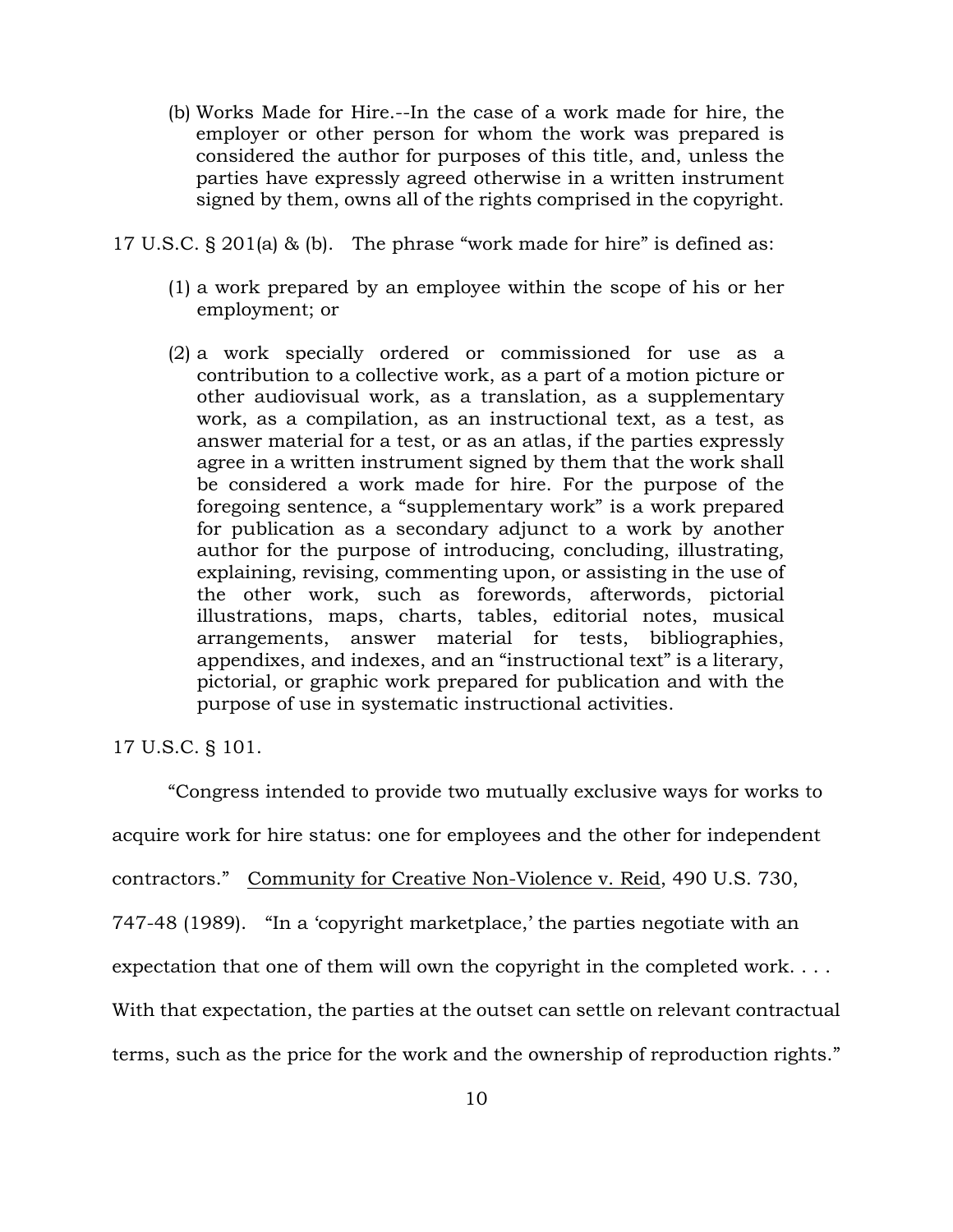Id. at 749-50. "To determine whether a work is for hire under the Act, a court first should ascertain, using principles of general common law of agency, whether the work was prepared by an employee or an independent contractor. After making this determination, the court can apply the appropriate subsection of § 101." Id. at 750-51.

On the status of the record, the court is unable to determine at the time the logo was released by plaintiff to Ms. Brave and Mr. Meltzer whether Mr. Goldstein intended to claim ownership of the logo or was submitting it to the other individuals as a work made for hire. Defendant Maverick's motion to dismiss under Rule 12(b)(1) on the basis Mr. Goldstein cannot prove ownership, thereby depriving him of the ability under the Copyright Act to pursue an infringement claim, is denied.

Maverick submitted no argument in support of its motion to dismiss for failure to state a claim. Defendant's Rule 12(b)(6) motion to dismiss for failure to state a claim is denied.

## DEFENDANT NIR GIIST

Defendant Giist argues (1) under Rule 12(b)(1) plaintiff lacks standing to assert a copyright infringement claim against Mr. Giist, individually; (2) under Rule 12(b)(6) plaintiff fails to state a cause of action upon which relief can be granted against Mr. Giist, individually; and (3) if a claim existed, it is time barred by 17 U.S.C. § 507(b). (Docket 18). Each of defendant's grounds for dismissal will be addressed separately.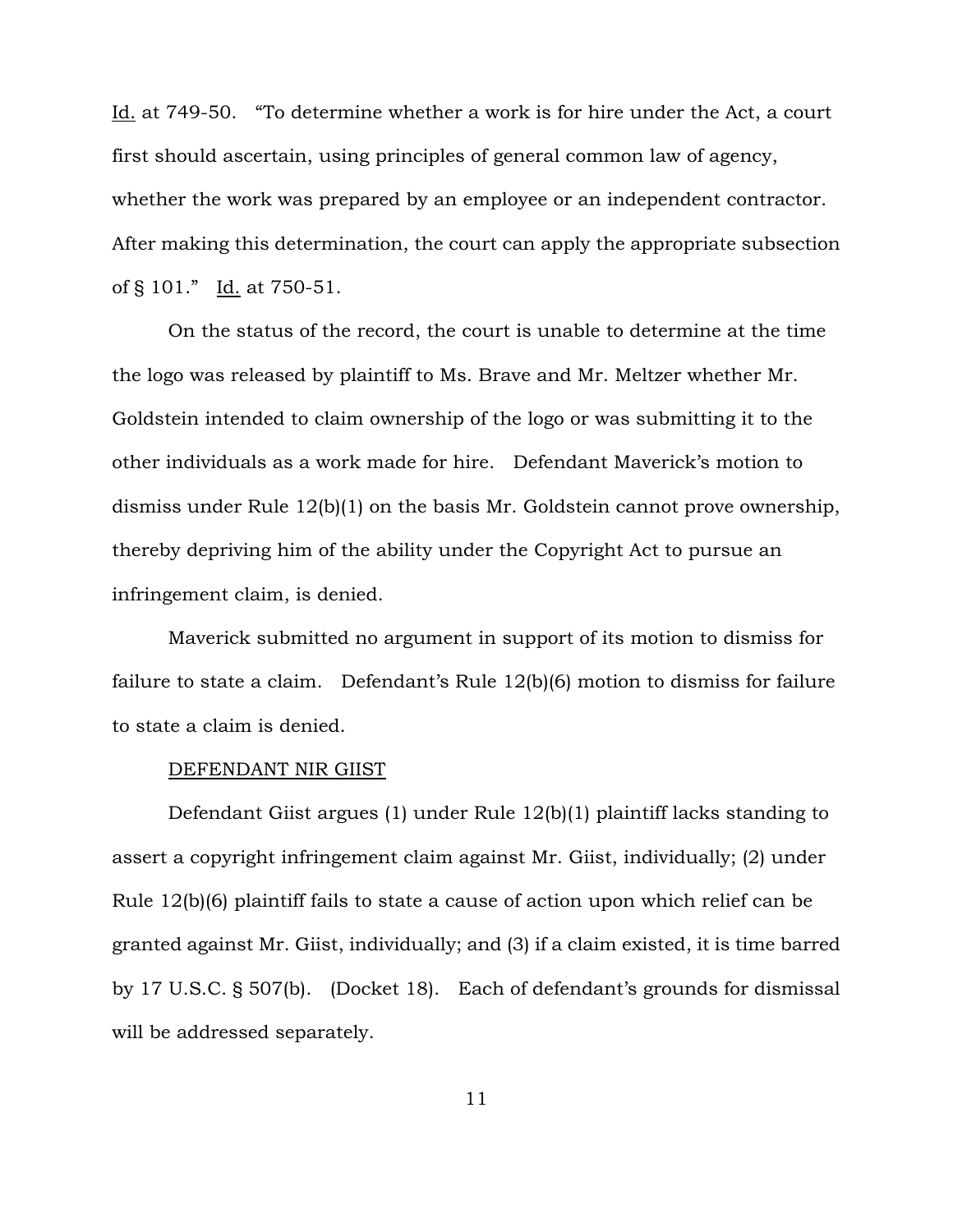# (1) PLAINTIFF LACKS STANDING TO ASSERT A COPYRIGHT INFRINGEMENT CLAIM AGAINST MR. GIIST, INDIVIDUALLY

The essence of Mr. Giist's motion is that Mr. Goldstein did not own the copyright at the time of the alleged infringement. Id. at p. 4. Mr. Giist claims plaintiff may have acquired ownership of the logo on August 9, 2013. Id. If that ownership date is correct, Mr. Giist argues under the complaint his infringing conduct occurred before August 9, 2013. The court already concluded it cannot determine whether Mr. Goldstein or someone else owned the logo. If Mr. Goldstein owned the logo in 2011, the complaint would state a cause of action against Mr. Giist.

For the reasons stated under the analysis of defendant Maverick's Rule 12(b)(1) motion, Mr. Giist's Rule 12(b)(1) motion to dismiss is denied.

# (2) PLAINTIFF FAILS TO STATE A CAUSE OF ACTION UPON WHICH RELIEF CAN BE GRANTED AGAINST MR. GIIST, INDIVIDUALLY

Mr. Giist submits plaintiff's allegation in the complaint that Mr. Giist controls and operates Maverick is false. Id. at p. 6. Even assuming plaintiff's allegation regarding control of Maverick is accurate, Mr. Giist asserts the complaint fails to allege he "is a member, director, officer, or shareholder of the LLC." Id. Finally, Mr. Giist argues that even if the complaint alleged "Mr. Giist is a member, shareholder, officer, or director of [Maverick], the Complaint is silent as to any facts which would permit Plaintiff to pierce the company's corporate veil." Id.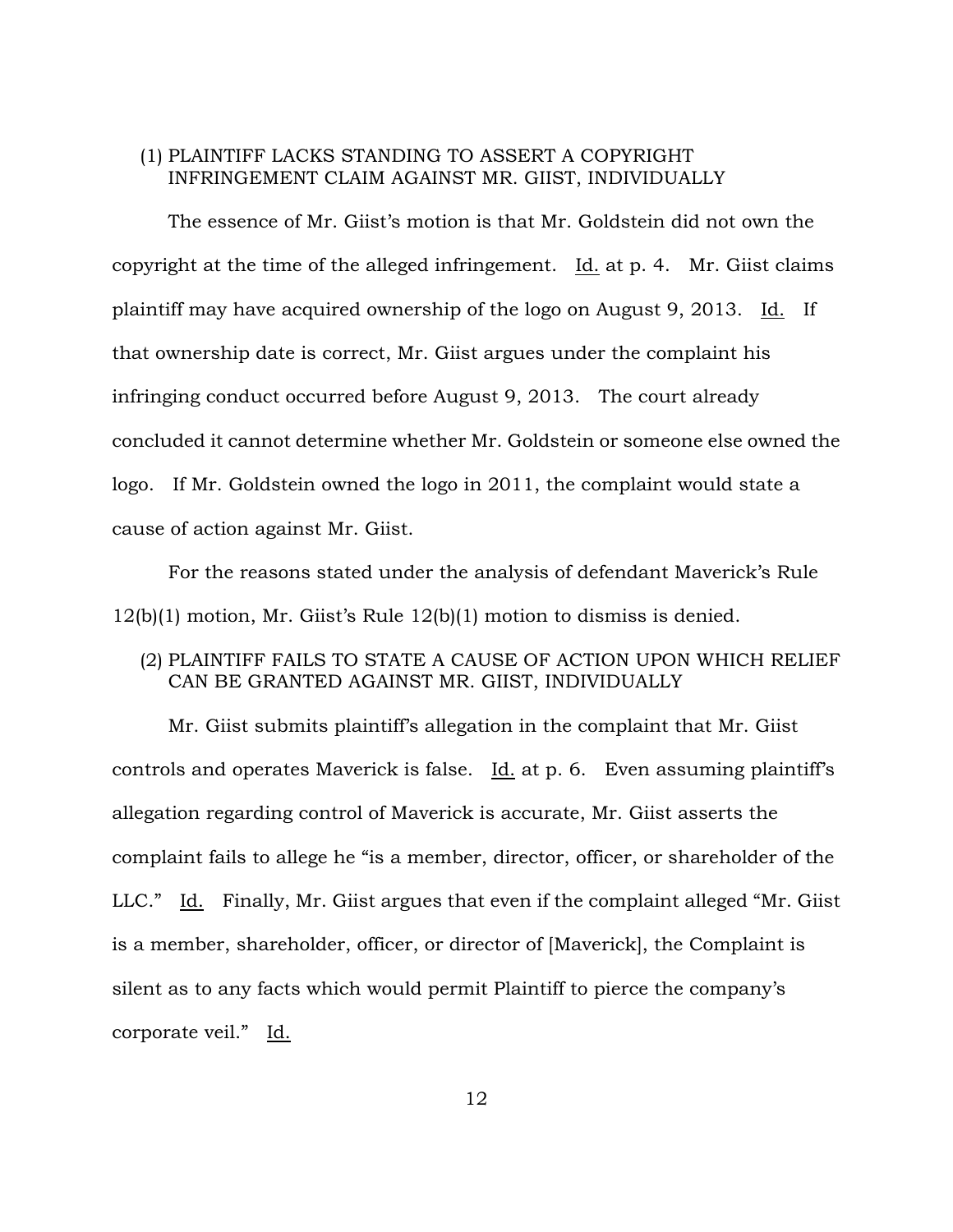Plaintiff opposes Mr. Giist's argument claiming "Giist may occupy a different formal or informal position with [Maverick]. . . . [and that Maverick], assumably through Nir Giist, responded [to plaintiff's cease and desist letter] by putting up three more hanging banners in and around the Sturgis area." (Docket 22 at p. 3). Plaintiff argues the complaint states a separate, independent claim of copyright infringement because Mr. Giist declared to Mr. Young "that he [Mr. Giist] had no intentions of stopping his use of the Maverick Trading Post image in commerce." Id. at p. 4 (referencing Docket 1 ¶ 24).

Accepting the allegations of the complaint as true for purposes of a Rule 12(b)(6) analysis, the court finds plaintiff has stated a claim for copyright infringement against Mr. Giist, individually.

(3) PLAINTIFF'S CLAIM IS TIME BARRED BY 17 U.S.C. § 507(b)

Mr. Giist argues the complaint must be dismissed against him because he was not served with the summons and complaint until August 5, 2014. (Docket 18 at p. 7). He argues this service of process was beyond the three-year statute of limitation of § 507(b). Id.

"A civil action under the Copyright Act must be 'commenced within three years after the claim accrued.'" Bridgeport Music, Inc. v. Rhyme Syndicate Music, 376 F.3d 615, 621 (6th Cir. 2004) (citing 17 U.S.C. § 507(b)). "A cause of action accrues when a plaintiff knows of the infringement or is chargeable with such knowledge." Id.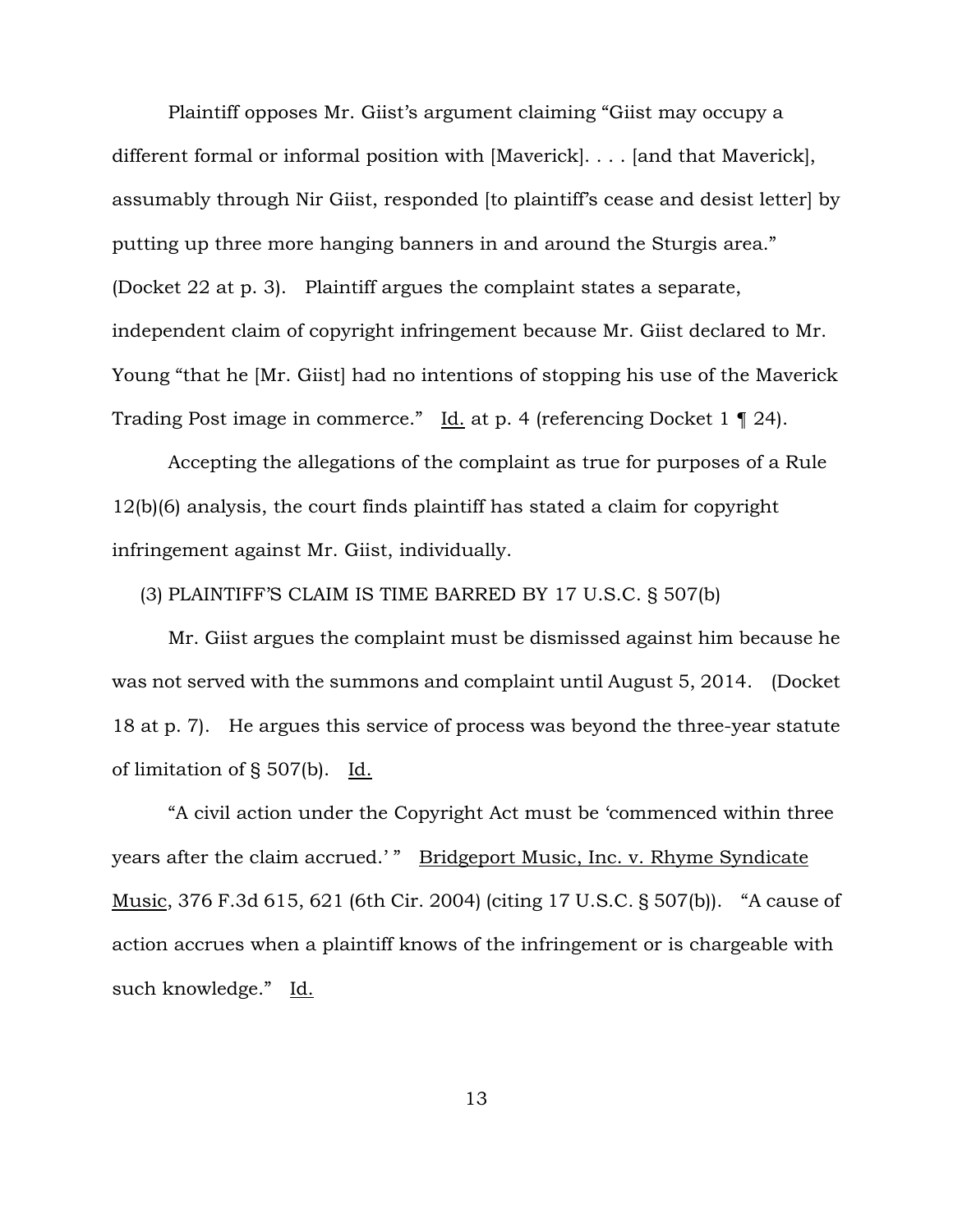The complaint alleges Mr. Goldstein became aware of possible copyright infringement on April 22, 2011. (Docket  $1 \nparallel 12$ ). That was the date on which Mr. Young e-mailed a photo of the logo placed in the front window of the Deadwood business. Id. Mr. Goldstein is charged with knowledge of a possible copyright infringement as of April 22, 2011.

Pursuant to Fed. R. Civ. P. 3, "[a] civil action is commenced by filing a complaint with the court." The complaint was filed in federal district court on April 9, 2014. (Docket 1). "[I]n federal suits to enforce federal rights, the general rule is that limitation periods are tolled by the filing of a complaint." Thomsen v. United Parcel Service, Inc., Local 710, International Brotherhood of Teamsters, 792 F.2d 115, 117 (8th Cir. 1986). The complaint in this case was filed with the court within the three-year statute of limitation mandated by 17 U.S.C. § 507(b).

Defendant Giist's motion to dismiss on the basis of § 507(b) is denied.

#### DEFENDANT MORE BEN YORAM

Defendant Yoram filed a motion to dismiss and supporting brief pursuant to Rule  $12(b)(1)$  and  $12(b)(6)$ . (Dockets  $20 & 21$ ). Plaintiff did not file a memorandum in resistance to defendant Yoram's motion. The court's local rules require that "[o]n or before 21 calendar days after service of a motion and brief . . . all opposing parties will serve and file with the clerk of court a responsive brief containing the specific points of law with authorities in support thereof in opposition to the motion." D.S.D. Civ. LR 7.1. "Under Rule 41(b) of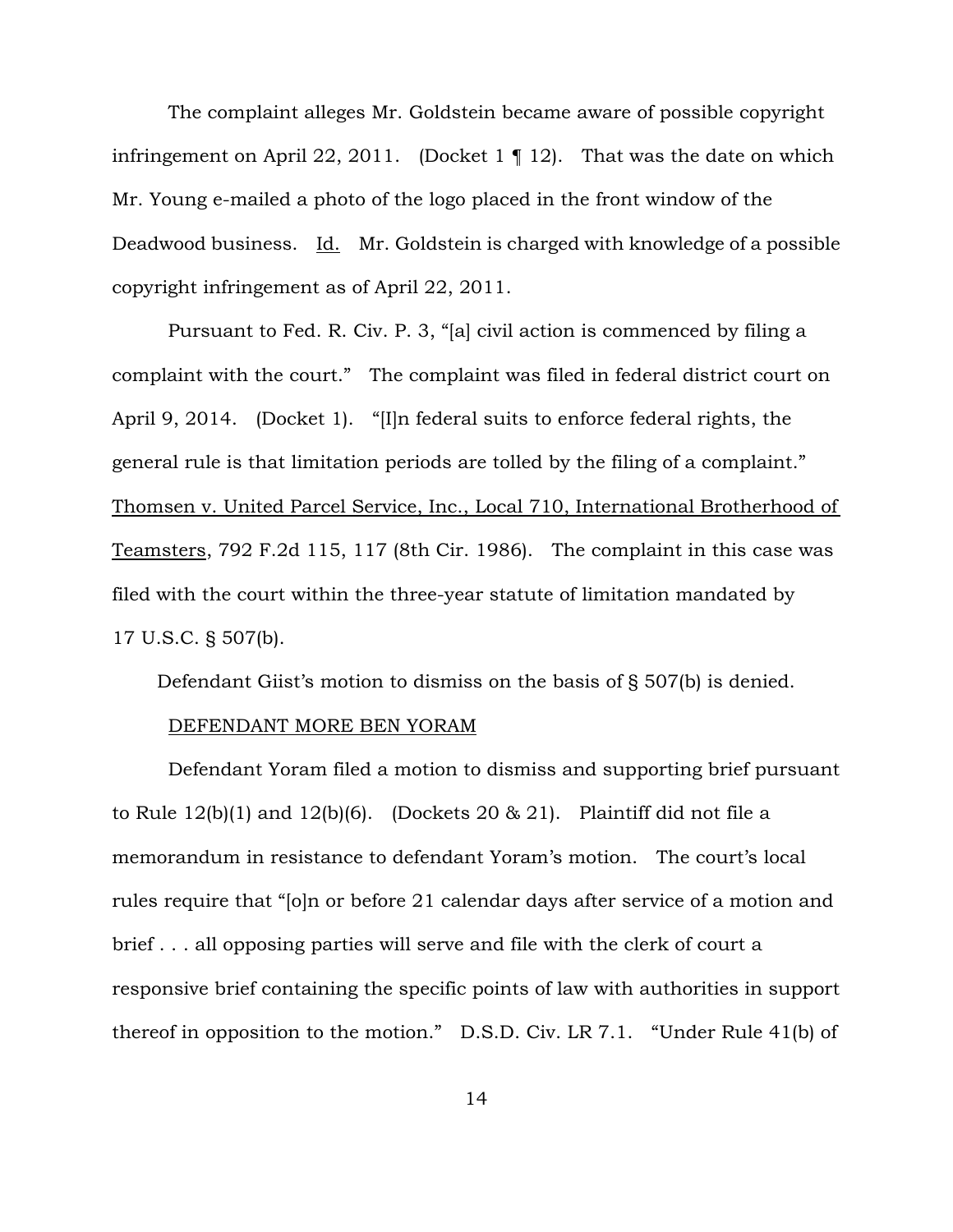the Federal Rules of Civil Procedure a court may dismiss an action for failure to comply with rules or court orders." Braxton v. Bi-State Dev. Agency, 728 F.2d 1105, 1108 (8th Cir. 1984). The court will analyze defendant Yoram's motion in light of the allegations in the complaint. For the same reasons stated above relating to the motions of the other defendants, defendant Yoram's motion to dismiss pursuant to Rule 12(b)(1) is denied.

Defendant Yoram argues the complaint fails to "allege any facts which would support any claim of copyright infringement against Mor[e] Ben Yoram, individually  $\dots$ ." (Docket 21 at p. 9). The only allegation of the complaint involving Mr. Yoram claims he "is a managing member" of Maverick. (Docket 1 ¶ 3). There is no allegation Mr. Yoram, independent from the limited liability company, engaged in any conduct constituting copyright infringement.

The court is not permitted "to infer . . . the mere possibility of misconduct." Iqbal, 556 U.S. at 679 (internal quotation marks omitted). As to defendant Yoram, the complaint fails "to state a claim to relief that is plausible on its face." Id. at 678. The complaint fails to state a cause of action against Mr. Yoram individually.

Defendant Yoram's motion to dismiss pursuant to Rule 12(b)(6) is granted.

#### **ORDER**

Based on the above analysis, it is hereby

ORDERED that defendant Maverick Trading Post, LLC's motion to dismiss (Docket 7) is denied.